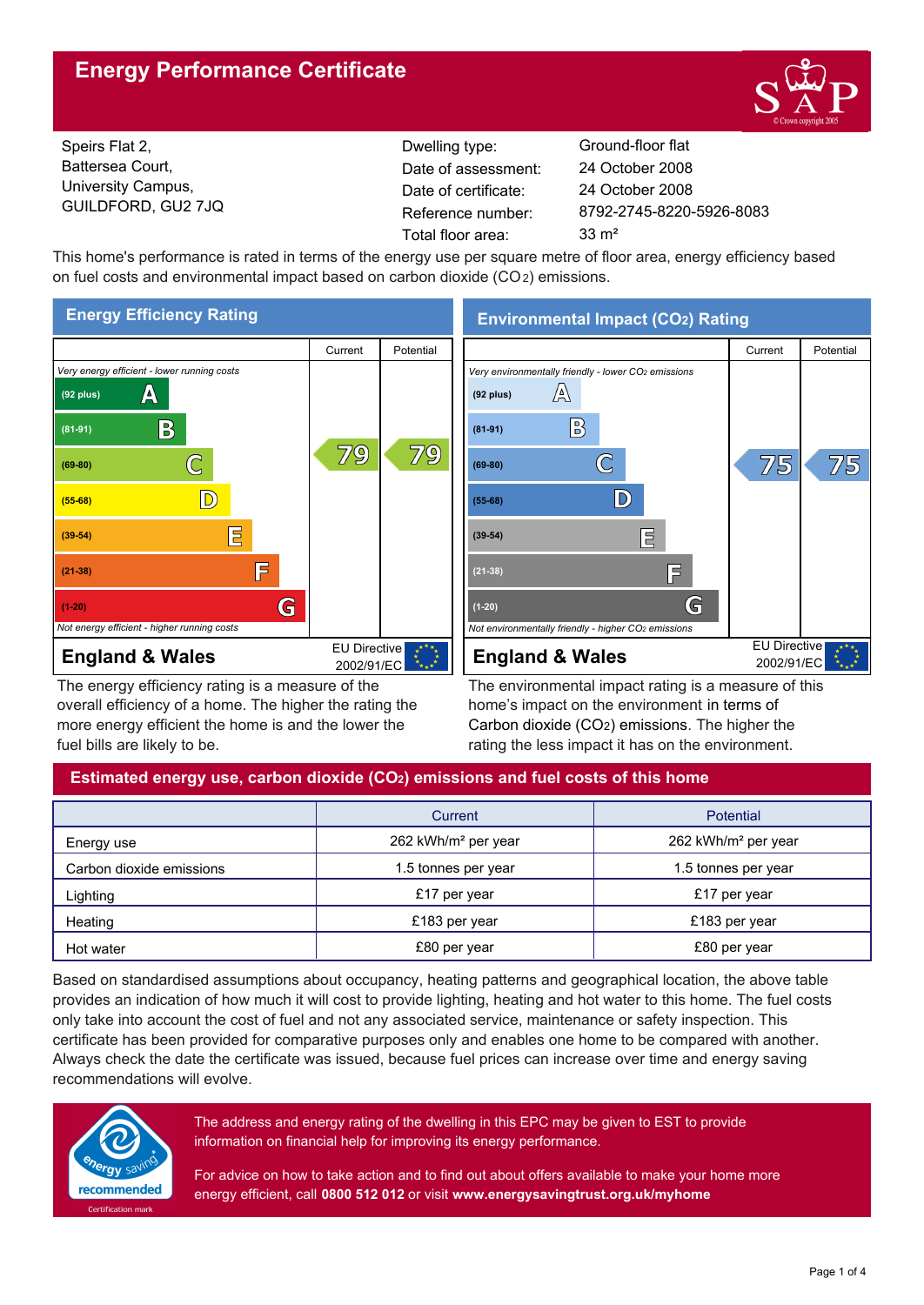### **About this document**

The Energy Performance Certificate for this dwelling was produced following an energy assessment undertaken by a qualified assessor, accredited by Elmhurst Energy Systems, to a scheme authorised by the Government. This certificate was produced using the RdSAP 2005 assessment methodology and has been produced under the Energy Performance of Buildings (Certificates and Inspections) (England and Wales) Regulations 2007 as amended. A copy of the certificate has been lodged on a national register.

| Assessor's accreditation number: | EES/002004                                     |
|----------------------------------|------------------------------------------------|
| Assessor's name:                 | Gary John Ryan                                 |
| Company name/trading name:       | <b>Energy Assess UK Limited</b>                |
| Address:                         | 5 Bryanstone Close, Guildford, Surrey, GU2 9UJ |
| Phone number:                    | 07894 801 963                                  |
| Fax number:                      | 01483 829557                                   |
| E-mail address:                  | gary@energyassessuk.com                        |
| Related party disclosure:        |                                                |

### **If you have a complaint or wish to confirm that the certificate is genuine**

Details of the assessor and the relevant accreditation scheme are as above. You can get contact details of the accreditation scheme from their website at www.elmhurstenergy.co.uk together with details of their procedures for confirming authenticity of a certificate and for making a complaint.

### **About the building's performance ratings**

The ratings on the certificate provide a measure of the building's overall energy efficiency and its environmental impact, calculated in accordance with a national methodology that takes into account factors such as insulation, heating and hot water systems, ventilation and fuels used. The average Energy Efficiency Rating for a dwelling in England and Wales is band E (rating 46).

Not all buildings are used in the same way, so energy ratings use 'standard occupancy' assumptions which may be different from the specific way you use your home. Different methods of calculation are used for homes and for other buildings. Details can be found at www.communities.gov.uk/epbd.

Buildings that are more energy efficient use less energy, save money and help protect the environment. A building with a rating of 100 would cost almost nothing to heat and light and would cause almost no carbon emissions. The potential ratings on the certificate describe how close this building could get to 100 if all the cost effective recommended improvements were implemented.

### **About the impact of buildings on the environment**

One of the biggest contributors to global warming is carbon dioxide. The way we use energy in buildings causes emissions of carbon. The energy we use for heating, lighting and power in homes produces over a quarter of the UK's carbon dioxide emissions and other buildings produce a further one-sixth.

The average household causes about 6 tonnes of carbon dioxide every year. Adopting the recommendations in this report can reduce emissions and protect the environment. You could reduce emissions even more by switching to renewable energy sources. In addition there are many simple everyday measures that will save money, improve comfort and reduce the impact on the environment. Some examples are given at the end of this report.

#### **Visit the Government's website at www.communities.gov.uk/epbd to:**

- Find how to confirm the authenticity of an energy performance certificate
- Find how to make a complaint about a certificate or the assessor who produced it •
- Learn more about the national register where this certificate has been lodged •
- Learn more about energy efficiency and reducing energy consumption •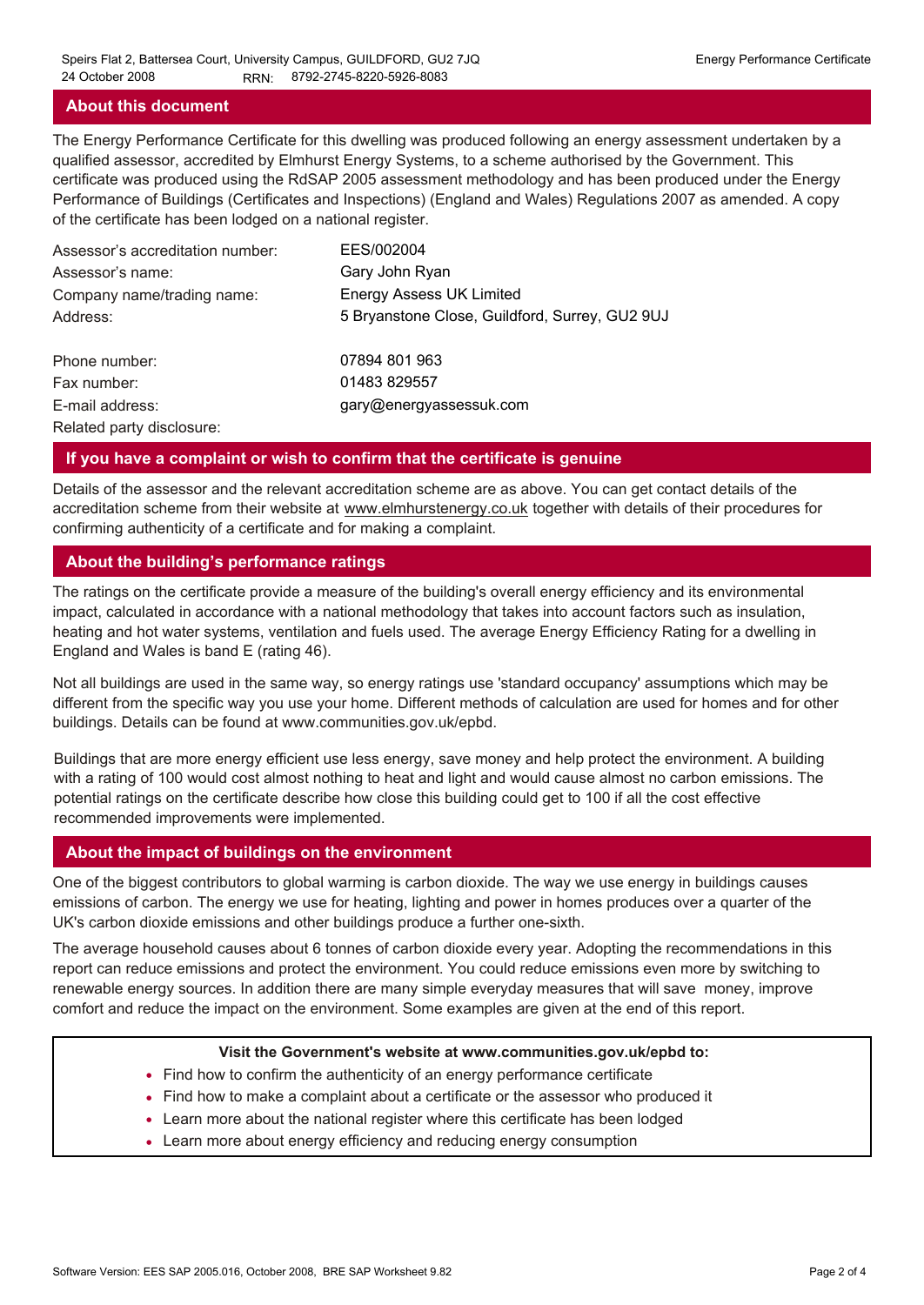# Recommended measures to improve this home's energy performance

Speirs Flat 2, Battersea Court, University Campus, GUILDFORD, GU2 7JQ Date of certificate:

Reference number: 8792-2745-8220-5926-8083 24 October 2008

## **Summary of this home's energy performance related features**

The following is an assessment of the key individual elements that have an impact on this home's performance rating. Each element is assessed against the following scale: Very poor / Poor / Average / Good / Very good.

| <b>Elements</b>                           | Description                                                        | Current performance      |                 |
|-------------------------------------------|--------------------------------------------------------------------|--------------------------|-----------------|
|                                           |                                                                    | <b>Energy Efficiency</b> | Environmental   |
| Walls                                     | Cavity wall, filled cavity                                         | Good                     | Good            |
| Roof                                      | (another dwelling above)                                           |                          |                 |
| Floor                                     | Solid, no insulation (assumed)                                     |                          |                 |
| Windows                                   | Fully double glazed                                                | Average                  | Average         |
| Main heating                              | Community scheme                                                   | Good                     | Good            |
| Main heating controls                     | Flat rate charging, no thermostatic control of room<br>temperature | Very poor                | Very poor       |
| Secondary heating                         | None                                                               |                          |                 |
| Hot water                                 | From main system                                                   | Very good                | Very good       |
| Lighting                                  | Low energy lighting in 83% of fixed outlets                        | Very good                | Very good       |
| Current energy efficiency rating          |                                                                    | C 79                     |                 |
| Current environmental impact (CO2) rating |                                                                    |                          | C <sub>75</sub> |

## **Low and zero carbon energy sources**

None

## **Recommendations**

None

## **Further measures to achieve even higher standards**

None